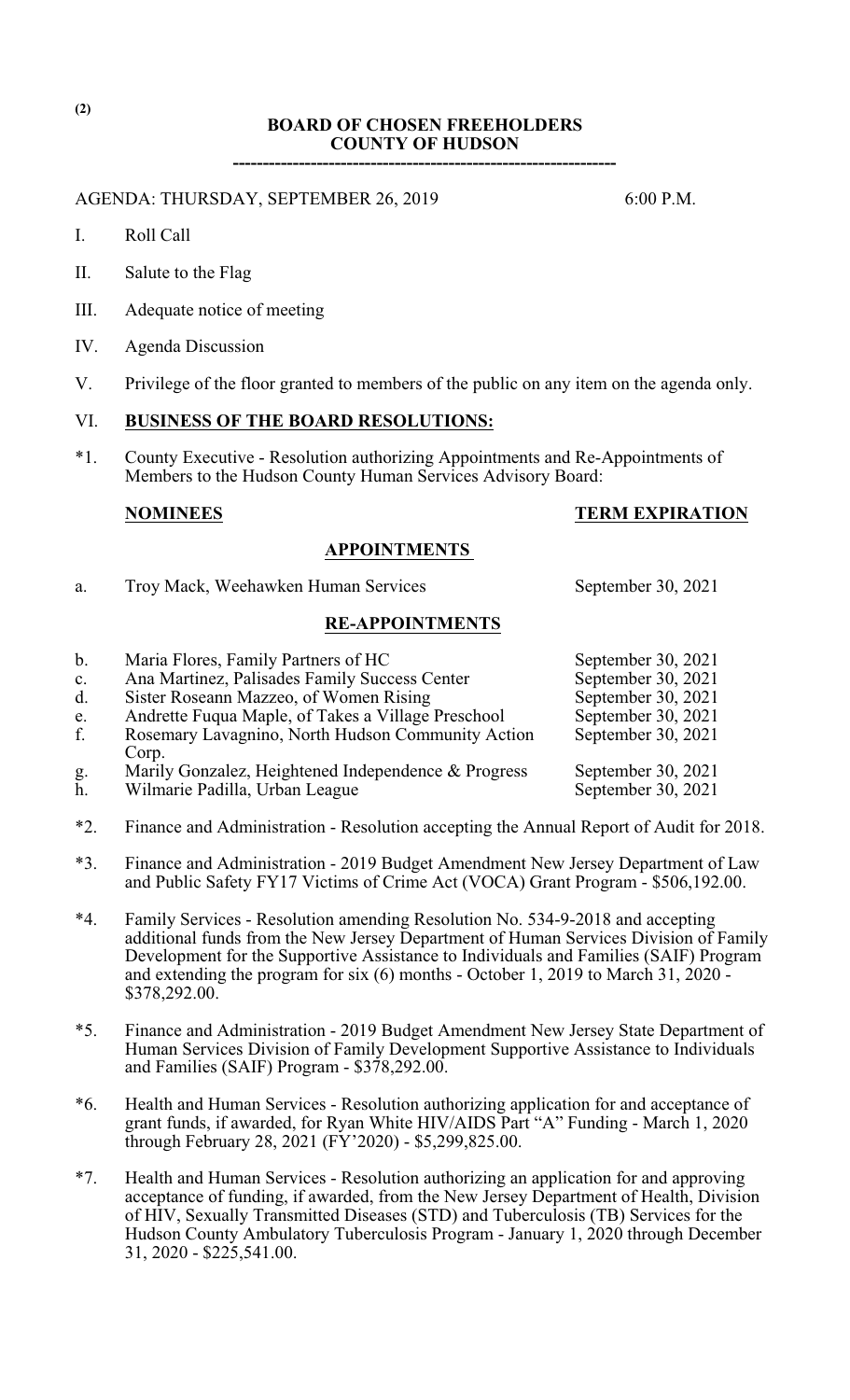- \*8. Health and Human Services Resolution authorizing application for and acceptance of funds, if awarded, from the Federal Transit Administration (FTA), for Section 5310 FFY-2018 Program and requesting twelve (12) minibuses to be leased to Hudson County - January 1, 2020 through December 31, 2020 - \$1,380,000.00.
- \*9. Workforce Development Board Resolution amending Resolution Nos. 539-9-2018, 579- 10-2018, 97-2-2019 and 133-3-2019 to reallocate and de-obligate Department of Labor and Workforce Development Funds to Vendors for the continuation of Workfirst New Jersey Services - July 1, 2018 to June 30, 2019 - \$276,260.00.
- \*10. Health and Human Services Resolution authorizing contracts with Ryan White Professional Services Providers under the Building Capacity for HIV Elimination in Ryan White HIV/AIDS Program Part A Jurisdictions Grant Program - July 1, 2019 through June 30, 2020 - \$50,000.00.
- \*11. Health and Human Services Resolution awarding a Non-Fair and Open Contract to Holmwood Data Consulting for Data Coordination, Technical Assistance and Training Services under the HRSA Ryan White Building Capacity for HIV Elimination Grant Program - July 1, 2019 through June 30, 2020 - \$20,800.00.
- \*12. Health and Human Services Resolution authorizing a Non-Fair and Open Contract with Jeff Murray's Programming Shop, Inc. (JPROG) for Ryan White Careware Data System Improvements and Hosting Services under the HRSA Building Capacity for HIV Elimination Grant Program - July 1, 2019 through June 30, 2020 - \$29,200.00.
- \*13. Corrections Resolution awarding a Professional Services Contract Non-Fair and Open with Integrity House, Inc. to provide a Residential Substance Abuse Treatment Program for eighty (80) inmates not differentiated by gender at the Hudson County Correctional and Rehabilitation Center - October 1, 2019 to September 30, 2020 - (\$1,160,000.00 - not to exceed).
- \*14. Correctional Center and Rehabilitation Center Resolution authorizing payment to Fowler Equipment Co., Inc. for the purchase of two (2) washing machines and one (1) dryer for the Hudson County Correctional and Rehabilitation Center - \$35,370.00.
- \*15. Roads and Public Property Resolution authorizing Professional Services Contract with Aqua Pro Tech Inc., for mandatory NJDEP Water Testing and Monitoring at the Meadowview Sewage Treatment Plant - \$10,700.00.
- \*16. Purchasing Approve Purchasing Agent's award, purchases made under State Contracts:

|       | <b>VENDOR</b>                                          | <b>COMMODITY</b>                                              | <b>AMOUNT</b> | DEPT.                                       |
|-------|--------------------------------------------------------|---------------------------------------------------------------|---------------|---------------------------------------------|
| a.    | Atlantic Uniform Co.<br>Belleville, N.J.               | Purchase (35)<br>Concealable Spike/<br><b>Ballistic Vests</b> | \$27,652.45   | Correctional<br>Center                      |
| $b$ . | <b>East River Energy</b><br>Guildford, CT              | Gasoline<br>$(87 \text{ Octane})$                             | \$75,000.00   | Various                                     |
| c.    | Cliffside Body<br>Fairview, N.J.                       | Maintenance Repairs<br>for Trucks                             | \$8,000.00    | Roads &<br>Public<br>Property               |
| d.    | <b>**Custom Bandage</b><br>Harrison, N.J.              | <b>Automobile Tires</b>                                       | \$5,000.00    | Roads &<br><b>Public</b><br><b>Property</b> |
| e.    | General Sales Admin.<br>Kenvil, N.J.                   | Purchase Equipment<br>for $(4)$ 2020 Unmarked<br>Police SUV's | \$24,192.56   | Sheriff's<br>Office                         |
| f.    | Gold Type Business<br>Machine<br>East Rutherford, N.J. | License Renewal for<br>E-Ticketing Software                   | \$35,500.00   | Sheriff's<br>Office                         |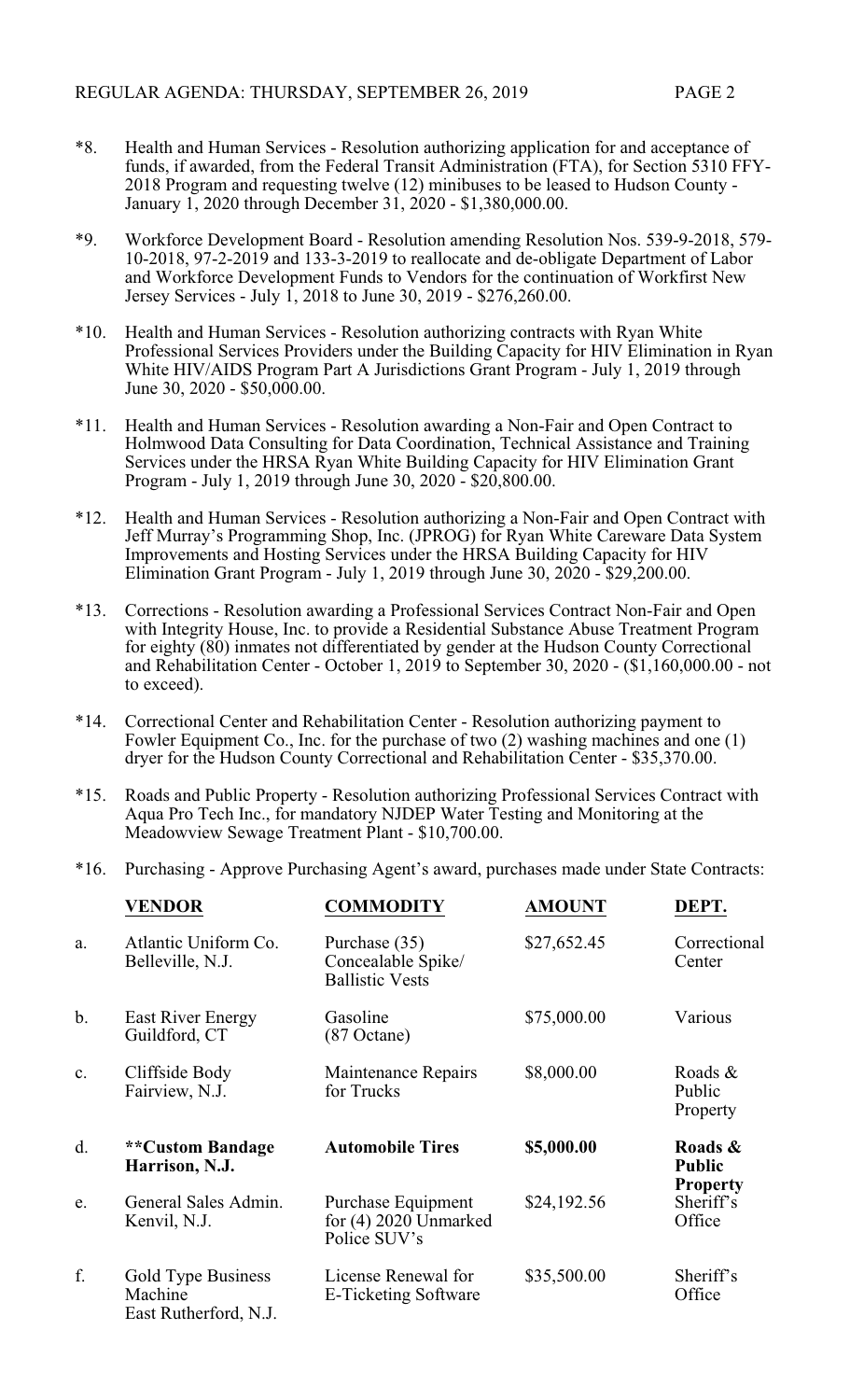| g.             | **Jewel Electric Supply<br>Jersey City, N.J.                             | <b>Electrical Equipment</b><br>and Supplies                                                                                                                                                                                                                   | \$30,000.00    | <b>Various</b>                              |
|----------------|--------------------------------------------------------------------------|---------------------------------------------------------------------------------------------------------------------------------------------------------------------------------------------------------------------------------------------------------------|----------------|---------------------------------------------|
| h.             | Konica Minolta<br>Ramsey, N.J.                                           | Copier Maintenance,<br>Repairs, Parts & Supplies                                                                                                                                                                                                              | \$30,000.00    | Various                                     |
| i.             | Kyocera/Duplitron Inc.<br>Roselle, N.J.                                  | Copier Maintenance,<br>Repairs, Parts & Supplies                                                                                                                                                                                                              | \$30,000.00    | Various                                     |
| j.             | <b>**M&amp;G Auto Parts, Inc. Automobile Parts</b><br>North Bergen, N.J. | (\$30,000.00)                                                                                                                                                                                                                                                 | \$55,000.00    | Roads &<br><b>Public</b><br><b>Property</b> |
|                |                                                                          | <b>Automobile Parts</b><br>(25,000.00)                                                                                                                                                                                                                        |                | <b>Parks</b>                                |
| k.             | Ocean Computer<br>Matawan, N.J.                                          | <b>Battery Replacement for</b><br>the Modular UPS<br><b>Revitalization Service</b><br>At the Annex Building                                                                                                                                                   | \$20,023.19    | Roads &<br>Public<br>Property               |
| $\mathbf{l}$ . | *SHI International<br>Somerset, N.J.                                     | <b>Purchase Annual</b><br>\$1,191,902.49<br><b>Maintenance Services</b><br>for "Electronic Medical Records"<br><b>System (Correctional</b><br>Center \$70,860.91)<br>Program System for the<br><b>Aged, Blind and Disabled</b><br>(ABD) (Welfare \$75,557.58) |                | Correctional<br><b>Center</b>               |
|                |                                                                          |                                                                                                                                                                                                                                                               |                | Family<br><b>Services</b>                   |
|                |                                                                          | (OMSe) Software and<br><b>Hardware for the Jail</b><br><b>Management System</b><br>(Correctional Center<br>\$1,045,484.00)                                                                                                                                    |                | Correctional<br><b>Center</b>               |
| m.             | **WB Mason<br>Secaucus, N.J.                                             | <b>Office Supplies</b>                                                                                                                                                                                                                                        | \$30,000.00    | <b>Various</b>                              |
| n.             | Xerox Corp.<br>Lewisville, TX                                            | Copier Maintenance,<br>Repairs, Parts & Supplies                                                                                                                                                                                                              | \$100,000.00   | Various                                     |
|                |                                                                          | <b>TOTAL</b>                                                                                                                                                                                                                                                  | \$1,662,270.69 |                                             |

# **\*Denotes: WBE \*\*Denotes: Hudson County Vendor**

\*17. Purchasing - Purchasing - Purchases made under Bergen County Cooperative Pricing System:

|    | <b>VENDOR</b>                        | <b>COMMODITY</b>                                                                  | <b>AMOUNT</b> | DEPT                                 |
|----|--------------------------------------|-----------------------------------------------------------------------------------|---------------|--------------------------------------|
| a. | *SHI International<br>Somerset, N.J. | <b>Purchase Hardware</b><br>and Software for the<br><b>Jail Management System</b> | \$170,885.32  | <b>Correctional</b><br><b>Center</b> |

**TOTAL \$170,885.32**

**\*Denotes: WBE**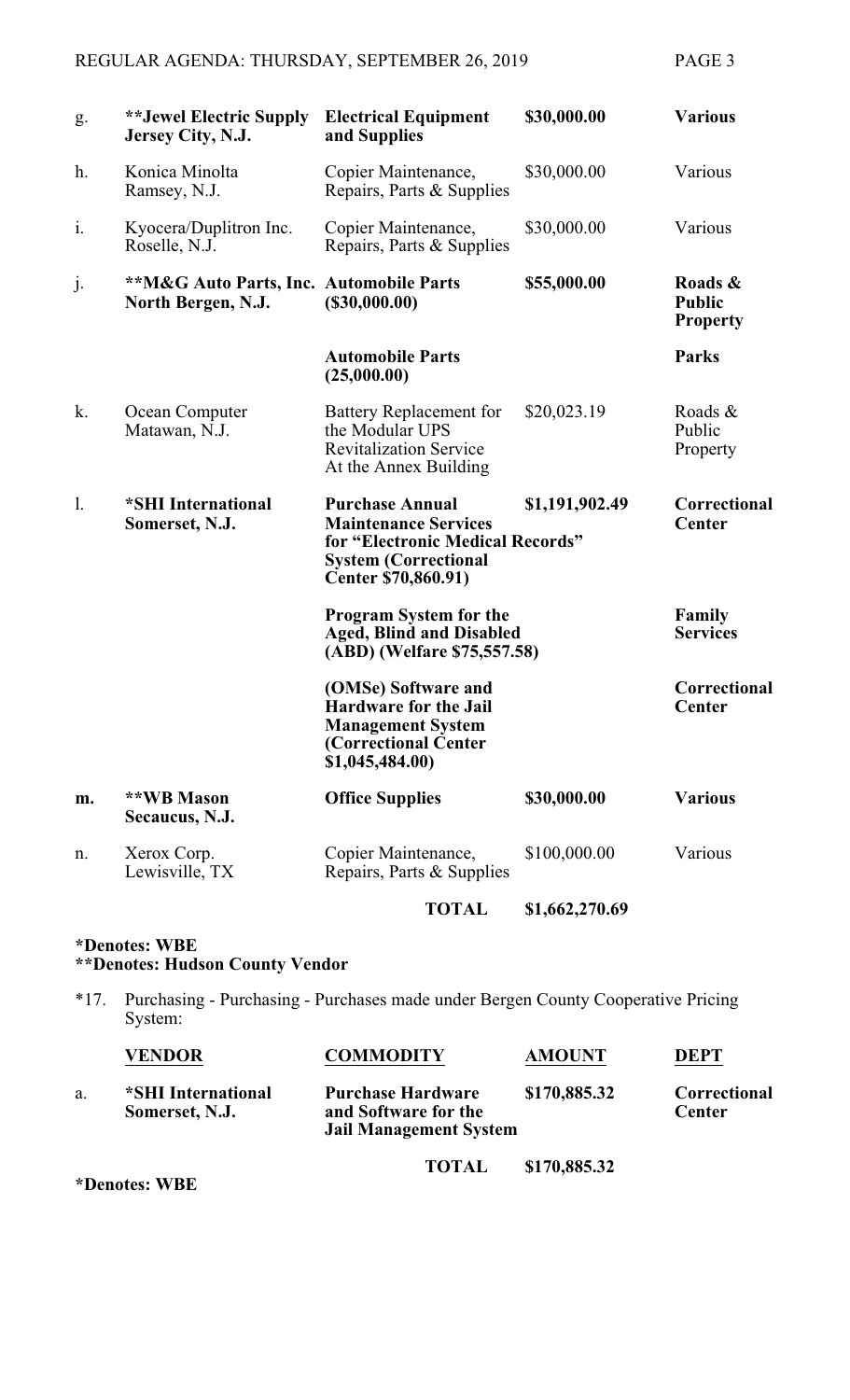\*18. Purchasing - Purchases made under the Educational Services Commission of New Jersey Pricing System, formally known as "The Middlesex Regional Educational Services Commission":

|    | <b>VENDOR</b>                                    | <b>COMMODITY</b>                                                      | <b>AMOUNT</b> | <b>DEPT</b>  |
|----|--------------------------------------------------|-----------------------------------------------------------------------|---------------|--------------|
| a. | <i><b>*Murray Paving</b></i><br>Hackensack, N.J. | <b>Install New Benches</b><br>at Lincoln Park<br><b>West Dog Park</b> | \$37,260.96   | <b>Parks</b> |
|    |                                                  | <b>TOTAL</b>                                                          | \$37,260.96   |              |

### **\*Denotes: SBE**

- \*19. Purchasing Approve Purchasing Agent's Awards:
- a. HVAC Units and Systems Maintenance, Repair and Capital Improvements Roads and Public Property - three (3) replies - two (2) year period - Air Systems Maintenance, Inc. 1 st Year:

|                           | Cost Per Hour - Regular Time | \$120.00       |
|---------------------------|------------------------------|----------------|
|                           | Overtime                     | \$140.00       |
| 2 <sup>nd</sup> Year:     |                              |                |
|                           | Cost Per Hour - Regular Time | \$125.00       |
|                           | Overtime                     | \$140.00       |
| Contract shall not exceed |                              | \$1,952,000.00 |

- b. To purchase (1) 2020 Ford Explorer XLT 4WD with Navigation (or equivalent) one (1) reply - Beyer Ford - contract shall not exceed \$40,955.00.
- \*20. Purchasing Approve Purchasing Agent Award, Construction Contracts:
- a. Restoration of interior Decoration Marble and Painted Finishes at William J. Brennan Courthouse, 583 Newark Avenue, Jersey City, New Jersey, HCE #3098 BR - Engineering - one (1) reply - SMBA Construction, LLC - Contract shall not exceed \$2,200,000.00.
- b. On-Call Contract for Traffic Signals, Foundations, Conduits and Associated Work Engineering - two (2) replies - Orchard Holding, LLC - Contract shall not Exceed  $$1\bar{5}1,006.40.$
- \*21. Roads and Public Property Resolution qualifying Professional Consulting Firms for the provision of "On-Call" Historical Architectural Engineering Services to the Hudson County Engineer's Office.
- 22. Roads and Public Property Resolution awarding a Professional Services Contract Fair and Open Remington & Vernick Engineers Professional Engineering Services, Design and Construction Inspection of the "Intersection Improvements, Package Y" various locations throughout Hudson County - \$149,500.00.
- \*23. Law Resolution approving an agreement with Saint Peter's University regarding the placement of intern student Nur Mutraji with the Law Department.
- \*24. Law Resolution amending Resolution No. 783-12-2016 to authorize a Second Addendum to the Purchase Agreement for the acquisition of 596-598 Newark Avenue; 600-602 Newark Avenue and 604 Newark Avenue a/k/a 11 Oakland Avenue (Block 8102 - Lots 14, 15, 16, 17) Jersey City, New Jersey with 600 Newark Avenue Corporation to include a Use and Occupancy Agreement.
- \*25. Board of Freeholders Resolution to change the date of the scheduled Regular Meeting of October 24, 2019 of the Hudson County Board of Chosen Freeholders.